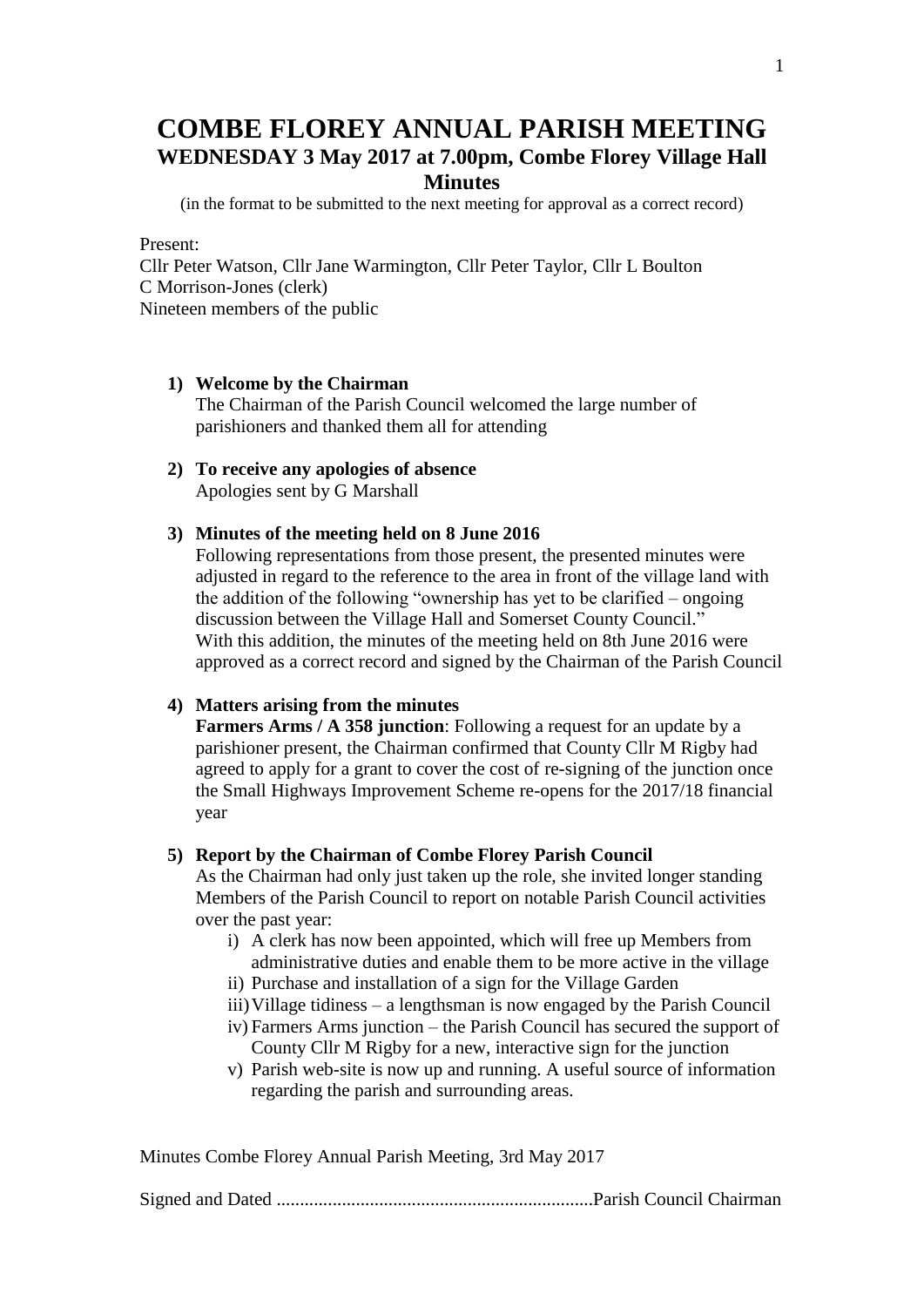## **6) Merits of a Parish Council vs a Parish Meeting**

As a result of a topic brought up at the last Parish Council meeting, Steve Jones, chairman of the Ash Priors Village Meeting, was contacted and, as unable to attend the meeting, had produced a report outlining how Ash Priors Parish Meeting functions (report attached at end of these minutes). The report generated discussion from the members of the public regarding the merits of the Parish Council versus a Parish Meeting. Some present felt that a Parish Meeting would serve the needs of Combe Florey adequately, whereas many advocated the retention of a Parish Council.

Parish Meeting: some highlighted pros and cons

- Lower cost minimal / no administrative costs if no work undertaken
- Gives the village a collective, community voice
- No precept need to be raised if no work to be undertaken for the village
- Audit costs still applicable if any financial transactions under taken
- Insurance cover would have to be in place to cover village assets and associated public liability
- More flexibility than a Parish Council
- Dependant on one person

Parish Council: some highlighted pros and cons

- High degree of accountability to the community it serves
- Formal structure of a Parish Council helps maintain order
- As statutory consultee, District and County Councils value its opinions
- For 2017/18, the precept for a band D property is only 63 pence per week which represents great value for money for parishioners
- Parish Councils serve small communities well
- Clerk carrying out administrative role frees councillors to focus on the needs of the community
- Historically Combe Florey has been without a Parish Council and the parish was pleased when the population increased enough to have a Parish Council
- A clerk is essential for a Parish Council to ensure it runs correctly and efficiently
- Has access to certain funding sources that are closed to other groups
- Can claim back VAT spent on purchases

It was agreed that this topic was reviewed at the Parish Meeting next year, with Parish Councillors using their time, that is now freed up by the clerk taking on the administrative role, gaining village opinions.

## **7) Establish parishioners' priorities for the upcoming year.**

- i) Continue to press for action on the resigning of the Farmers Arms / A358 junction
- ii) New stile at footpath, Nethercott Lane-railway line
- iii) Dog gates integrated at stiles on footpaths to allow longer, interconnected walks

Minutes Combe Florey Annual Parish Meeting, 3rd May 2017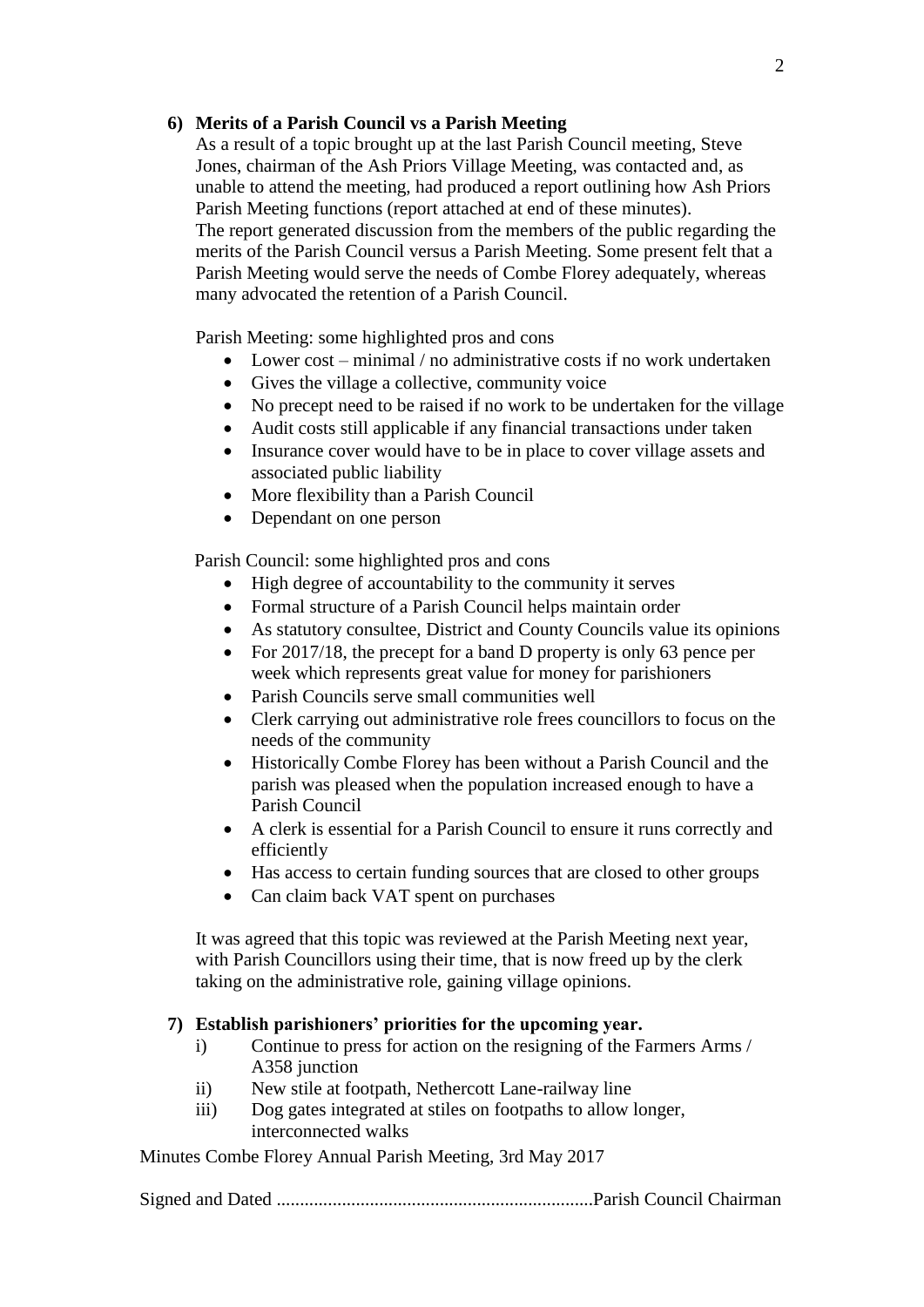- iv) Encourage the picking up of dog waste
- v) Investigate the possibility of a suggestions page on the website

### **8) Any other business**

Questions were raised about the locations that the strimmers used / loaned by the Parish Council were being used. The chairman pointed out that it was to the benefit of the community if the village was kept tidy and that community spirit should prevail. Volunteers should be applauded as they saved communities from having to employ contractors

The chairman thanked those present for attending and sharing their views and ideas.

There being no further business, the meeting closed at 8.25pm

## **Report from Steve Jones, Chair of Ash Priors Parish Meeting**

## **Ash Priors Parish Meeting:**

I was elected chairman in 2003. There are no other officers, just the Chairman. The post is unpaid.

I was fortunate to have an assiduous volunteer Minutes Secretary, Barbara Cullimore, right up to her untimely death in 2016. I also previously had the benefit of a very useful connection to TDBC Parish Liaison Officer, David Greig – but his post was abolished in 2013 as a consequence of a budget review.

#### **Meetings:**

I am not required to hold regular meetings and in our case the trigger for a meeting is usually a planning application within the Parish (for uncontentious, minor applications I may take chairman's action in approving them). But I am required to hold an election annually for the post of chairman at a meeting between 1 March and 1 June, inclusive. I may call a meeting with 9 days notice (not before 6pm) and these are held in the Village Hall, for which, by the agreement of the Village Hall Committee, there is no charge.

There is no rule that provides for a quorum for a Parish Meeting. Members are all those who are registered electors in the Parish and we have an average attendance of over 20 members. I would consider six or more to be a minimum.

These rules stem from the Local Government Act, 1972, described in a useful Guide by John Prophet1

Minutes Combe Florey Annual Parish Meeting, 3rd May 2017